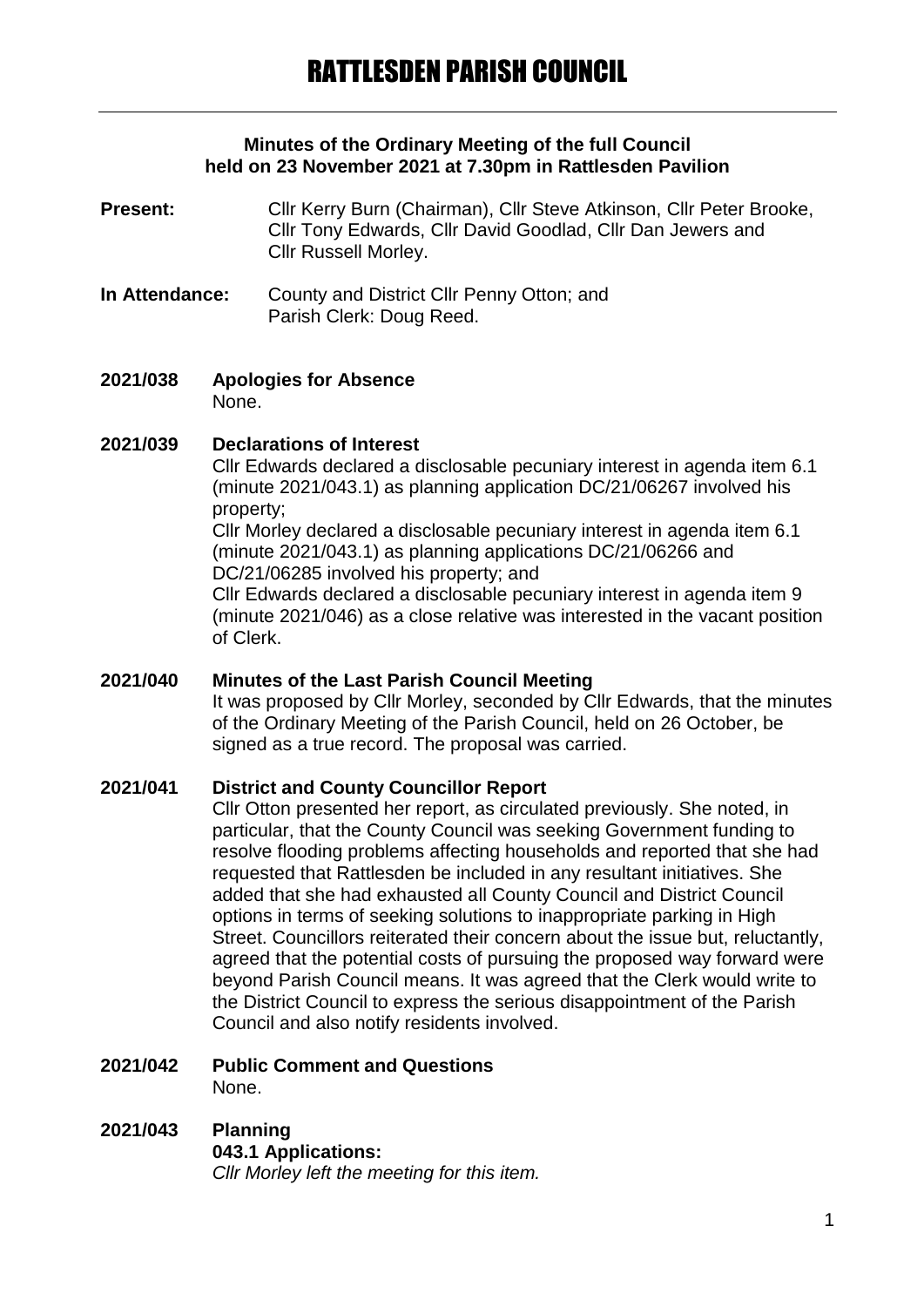DC/21/06266 and DC/21/06285 Avis, Lower Road - erection of singlestorey rear and side extension, and rebuild garden boundary wall (amended scheme to withdrawn application DC/21/03148); and Listed Building Consent. The Council had no objection; and *Cllr Edwards left the meeting for this item.*

DC/21/06267 11 Windyridge Road - erection of single-storey rear pitched and flat roof extensions; and alteration to front porch fenestration/door. The Council had no objection.

**043.2 Applications - Responses:** Given deadlines in advance of the meeting, councillors had necessarily considered applications:

DC/21/05927 1 Spencers Piece - works to trees in a Conservation Area fell two alder (T1 and T2) due to excessive height and proximity to properties, and prune one robinia frisia (T3) to open up the canopy and enhance shape. The Council had no objection; and

DC/21/05608 2 Wheelwright Green - erection of extension. The Council had no objection.

**043.3 Decisions:** It was noted that application DC/21/04871 land to the west of 10 Top Road had been granted.

# **2021/044 Finance**

**044.1 Financial Report:** The report to 31 October was received. It was noted that the TSB current account stood at £16,002.11 and the deposit account at £55,524.22 further to which it was proposed by Cllr Burn, seconded by Cllr Morley, that the reconciliation be approved and duly signed. The proposal was carried.

**044.2 Payments and Income:** It was proposed by Cllr Morley, seconded by Cllr Edwards, that the schedule of payments be approved. The proposal was carried. The schedule comprised not only recent payments and income, but also one transactions authorised by councillors since the Council last met, as follows:

- Litter-picker: salary (October) £172.23;
- Clerk: salary (October) £403.70;
- HMRC: PAYE (June) £101.00;
- Litter-picker: salary (November) £172.23;
- Clerk: salary (November) £403.70;
- HMRC: PAYE (November) £101.00;
- The Felsham Gardeners: Cemetery and village maintenance (October) £275.00;
- The Felsham Gardeners: Cemetery and village maintenance (November) - £275.00;
- ◆ PP Garden Services: 447th Bomb Group Memorial grass-cutting (October) - £40.00 (Section 137 expenditure); and
- Mr Neil Cole reimbursement of bulb costs £80.91 (Section 137 expenditure).

Income received was duly noted as follows:

- TSB: business (deposit) account interest (November) £13.36; and
- Allotment Association: annual rent 2021-2022 £68.04; and

**044.3 Repeat Payments:** It was resolved that under Financial Regulation 5.6 certain repeat payments could be effected by the Clerk without further